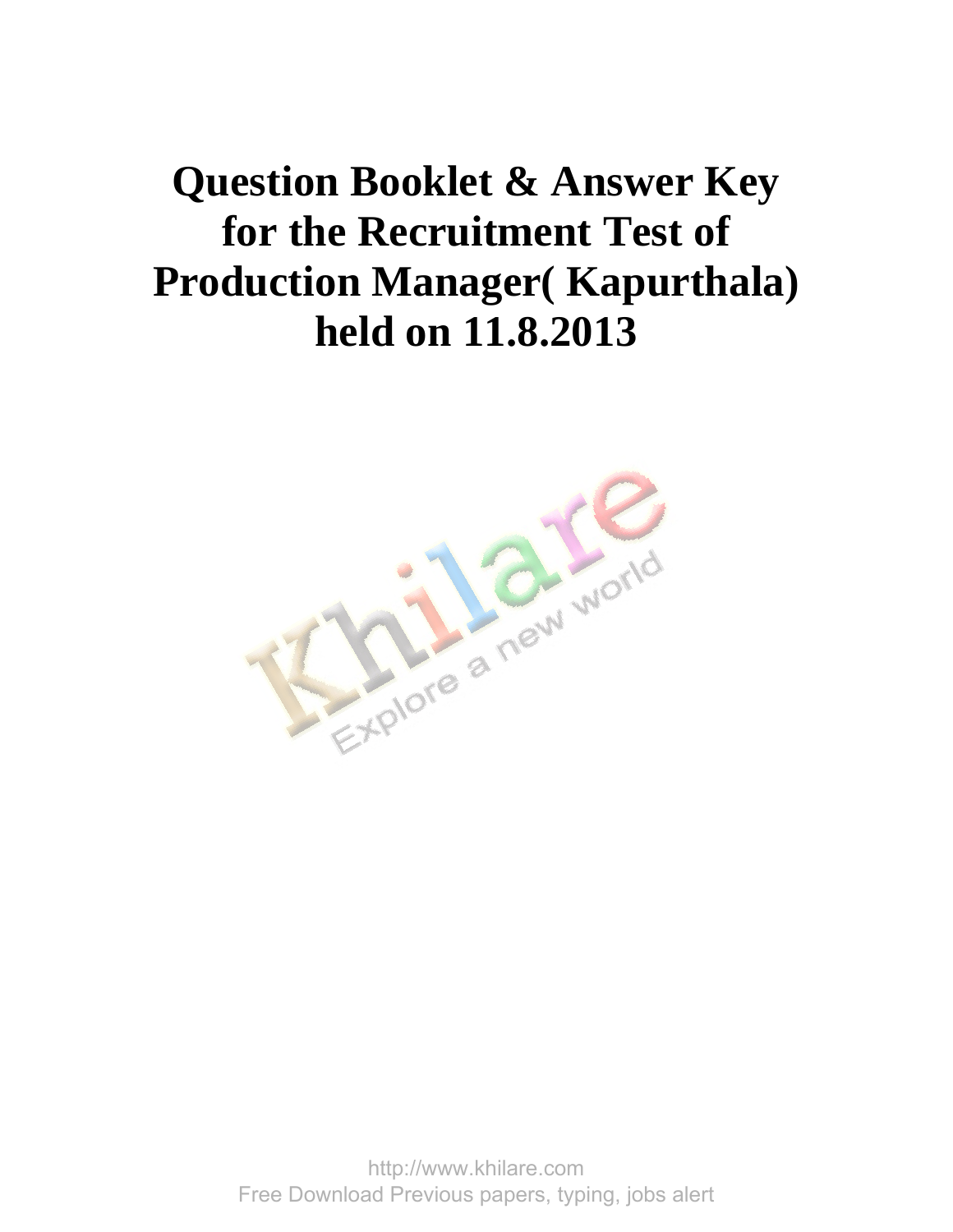| (1)                                                                                                    | ਅੱਧਕ ਦੀ ਵਰਤੋਂ ਵਾਲਾ ਠੀਕ ਸ਼ਬਦ ਜੋੜ ਚੁਣੋਂ ∶  |                                                                                                           |   |                   |  |                     |  |  |
|--------------------------------------------------------------------------------------------------------|------------------------------------------|-----------------------------------------------------------------------------------------------------------|---|-------------------|--|---------------------|--|--|
|                                                                                                        | (A) ਤਕੜੀ                                 | $(B)$ ਤੱਕੜੀ                                                                                               |   | (C) ਤਕੱੜੀ         |  | (D) ਤੱਕੱੜੀ          |  |  |
| (2)                                                                                                    | ਹੇਠ ਲਿਖਿਆਂ ਵਿੱਚੋਂ ਸਹੀ ਸਮਾਸੀ ਸ਼ਬਦ ਚੁਣੋਂ : |                                                                                                           |   |                   |  |                     |  |  |
|                                                                                                        | (A) ਅੰਨ-ਰੋਟੀ                             | (B) ਅੰਨ–ਸੰਨ੍ਹ                                                                                             |   | (C) ਅੰਨ-ਪਾਣੀ      |  | $(D)$ ਅੰਨ–ਸਬਜੀ      |  |  |
| (3)                                                                                                    | ਭਾਵ-ਵਾਚਕ ਨਾਂਵ ਚੁਣੋ:                      |                                                                                                           |   |                   |  |                     |  |  |
|                                                                                                        |                                          | (A) ਸਕੂਲ, ਮਕਾਨ           (B) ਗਮੀ, ਖੁਸ਼ੀ               (C) ਅਸੀਂ, ਤੁਸੀਂ                                     |   |                   |  | (D) ਸੈਨਾ, ਜਲੂਸ      |  |  |
| (4)                                                                                                    |                                          | ਕਿਰਿਆ ਵਿਸ਼ੇਸ਼ਣ ਦੀਆਂ ਕਿੰਨੀਆਂ ਕਿਸਮਾਂ ਹੁੰਦੀਆਂ ਹਨ:                                                            |   |                   |  |                     |  |  |
|                                                                                                        | (A) ਪੰਜ                                  | $(B)$ ਛੇ                                                                                                  |   | $(C)$ ਸੱਤ         |  | $(D)$ ਅੱਠ           |  |  |
| (5)                                                                                                    |                                          | 'ਇਹ ਉਸ ਦੀਆਂ ਪੁਸਤਕਾਂ ਹਨ' ਵਾਕ ਵਿੱਚ ਸੰਬੰਧਕ ਕਿਹੜਾ ਹੈ:                                                         |   |                   |  |                     |  |  |
|                                                                                                        | $(A)$ ਇਹ                                 | $(B)$ ਉਸ                                                                                                  |   | $(C)$ ਦੀਆਂ        |  | (D) ਪੁਸਤਕਾਂ         |  |  |
| (6)                                                                                                    |                                          | ਪੰਜਾਬੀ ਭਾਸ਼ਾ ਨੂੰ ਲਿਖਣ ਲਈ ਢੁਕਵੀਂ ਲਿੱਪੀ ਕਿਹੜੀ ਹੈ :                                                          |   |                   |  |                     |  |  |
|                                                                                                        | $(A)$ ਗੁਰਮੁਖੀ                            | $(B)$ ਮਲਵਈ                                                                                                |   | $(C)$ ਫਾਰਸੀ       |  | (D) ਦੇਵਨਾਗਰੀ        |  |  |
| (7)                                                                                                    |                                          | 'ਉਹ ਘਰ ਗਿਆ ਤੇ ਉਸਨੇ ਰੋਟੀ ਖਾਧੀ' ਹੇਠ ਲਿਖਿਆਂ ਵਿੱਚੋਂ ਵਾਕ ਦੀ ਕਿਹੜੀ ਕਿਸਮ ਹੈ:                                     |   |                   |  |                     |  |  |
|                                                                                                        | $(A)$ ਸਾਧਾਰਨ                             | $(B)$ ਮਿਸ਼ਰਤ                                                                                              |   | (C) ਸੰਯੁਕਤ        |  | $(D)$ ਵਿਸਮਕ         |  |  |
| (8)                                                                                                    | 'ਹਥੀਂ ਛਾਵਾਂ ਕਰਨੀਆਂ' ਦਾ ਕੀ ਅਰਥ ਹੈ :       |                                                                                                           |   |                   |  |                     |  |  |
|                                                                                                        | (A) ਬੇਇਜਤੀ ਕਰਨੀ                          |                                                                                                           |   | (B) ਆਦਰ ਮਾਣ ਕਰਨਾ  |  |                     |  |  |
|                                                                                                        | (C) ਗਰਮੀਂ ਤੋਂ ਬਚਾਉਂਣਾ                    |                                                                                                           |   | $(D)$ ਛਾਂ ਕਰ ਦੇਣੀ |  |                     |  |  |
| (9)                                                                                                    | 'ਉੱਜੜੇ ਬਾਗਾਂ ਦੇ ' ਅਖਾਣ ਪੂਰਾ ਕਰੋ :        |                                                                                                           |   |                   |  |                     |  |  |
|                                                                                                        | (A) ਮਾਲੀ ਨਿਕੰਮੇ                          | $(B)$ ਫਲ ਮਿੱਠੇ                                                                                            |   | (C) ਅਮਰੂਦ ਕੌੜੇ    |  | $(D)$ ਗਾਲੜ੍ਹ ਪਟਵਾਰੀ |  |  |
| (10)                                                                                                   | 'ਪੁਆਧੀ' ਕੀ ਹੈ:                           |                                                                                                           |   |                   |  |                     |  |  |
|                                                                                                        | $(A)$ ਭਾਸ਼ਾ                              | $(B)$ ਲਿੱਪੀ                                                                                               |   | (C) ਇਲਾਕਾ         |  | $(D)$ ੳਪ–ਭਾਸ਼ਾ      |  |  |
|                                                                                                        |                                          |                                                                                                           |   |                   |  |                     |  |  |
|                                                                                                        | following sentences, that has an error:- | <b>Directions (Q.No 11-15):</b> Out of the four given options, choose the underlined part, in each of the |   |                   |  |                     |  |  |
|                                                                                                        |                                          |                                                                                                           |   |                   |  |                     |  |  |
| 11.                                                                                                    |                                          | Do not forget him whom brought this movement so far.                                                      |   |                   |  |                     |  |  |
|                                                                                                        | A<br>B.                                  | D                                                                                                         |   |                   |  |                     |  |  |
| 12.                                                                                                    |                                          | The applicant, being a householder, he is entitled to a vote.                                             |   |                   |  |                     |  |  |
|                                                                                                        | $\mathbf{A}$<br>B                        | $\mathcal{C}$                                                                                             |   | D                 |  |                     |  |  |
|                                                                                                        |                                          |                                                                                                           |   |                   |  |                     |  |  |
| 13.                                                                                                    | you think<br><b>Whom</b><br>did          | was there?                                                                                                |   |                   |  |                     |  |  |
|                                                                                                        | $\overline{A}$<br>B<br>$\mathcal{C}$     | D                                                                                                         |   |                   |  |                     |  |  |
| 14.                                                                                                    | the man<br><u>I was</u>                  | whom they<br>thought was dead.                                                                            |   |                   |  |                     |  |  |
|                                                                                                        | B<br>A                                   | D<br>C                                                                                                    |   |                   |  |                     |  |  |
|                                                                                                        |                                          |                                                                                                           |   |                   |  |                     |  |  |
| 15.                                                                                                    | A                                        | The student, who you thought so highly of, has failed to win the first prize.<br>B                        | C | D                 |  |                     |  |  |
| Directions (Q.No. 16-20): Out of the four given choices, choose the correct synonym of the words given |                                          |                                                                                                           |   |                   |  |                     |  |  |
| below:-                                                                                                |                                          |                                                                                                           |   |                   |  |                     |  |  |
|                                                                                                        |                                          |                                                                                                           |   |                   |  |                     |  |  |
| 16.                                                                                                    | Bleary<br>$(A)$ Blurry                   | (B) Bright                                                                                                |   | (C) Brittle       |  | (D) Clear           |  |  |
|                                                                                                        |                                          |                                                                                                           |   |                   |  |                     |  |  |
| 17.                                                                                                    | <b>Brusque</b>                           |                                                                                                           |   |                   |  |                     |  |  |
|                                                                                                        | (A) Shock                                | $(B)$ Curt                                                                                                |   | (C) Abrupt        |  | (D) Blunder         |  |  |

http://www.khilare.com

12 (Eng) Page **1** of **7** Free Download ¤t#paus pagedref, typing, jobs alert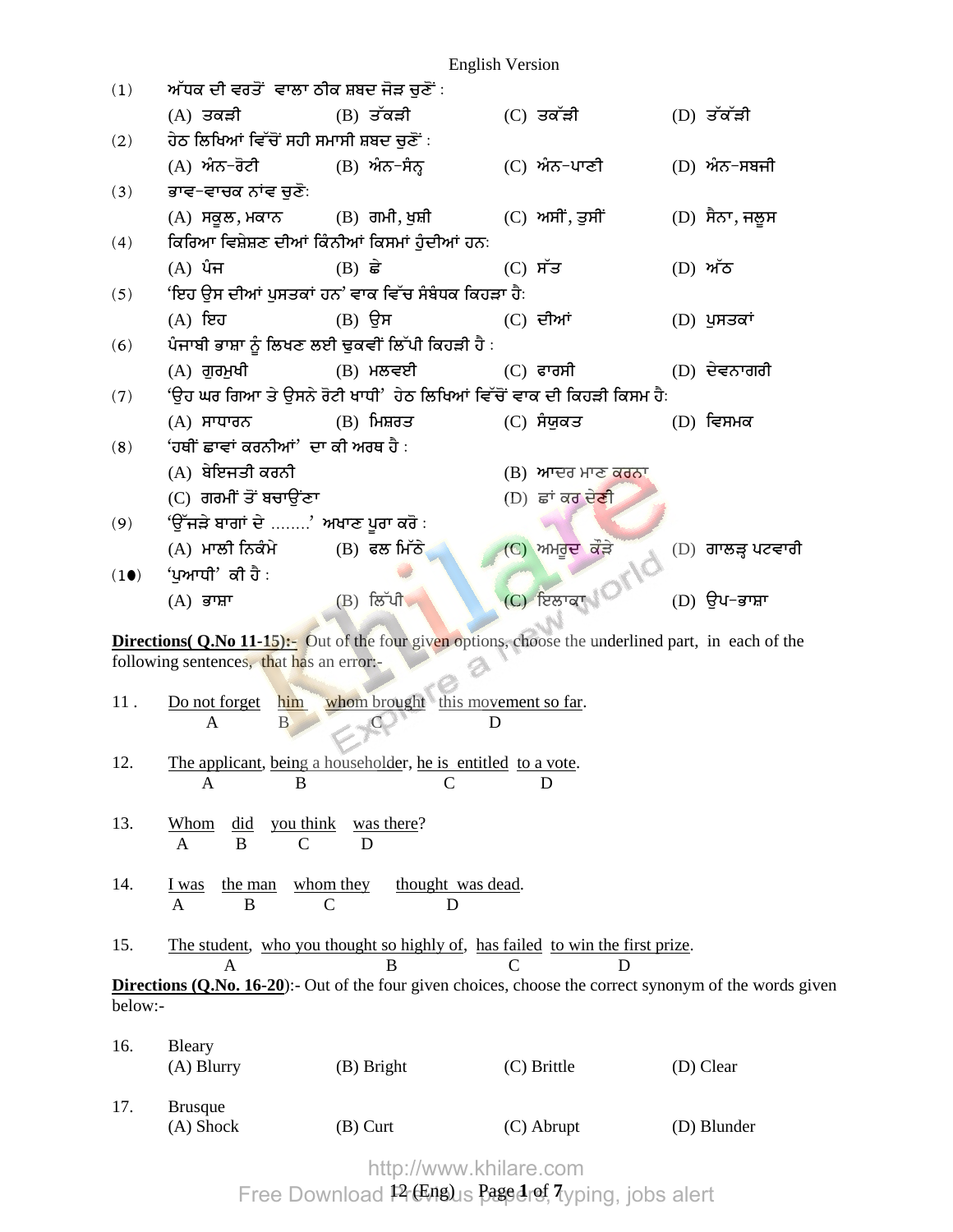| 18. | Collate<br>(A) Conciliate                                                                                                                                                                                                                                                                        | (B) Select                                                                | $(C)$ Gather                                | (D) Cancel                                                                                                 |  |  |  |
|-----|--------------------------------------------------------------------------------------------------------------------------------------------------------------------------------------------------------------------------------------------------------------------------------------------------|---------------------------------------------------------------------------|---------------------------------------------|------------------------------------------------------------------------------------------------------------|--|--|--|
| 19. | Dilettante<br>$(A)$ Cruel                                                                                                                                                                                                                                                                        | (B) Dangerous                                                             | (C) Amateur                                 | (D) Expert                                                                                                 |  |  |  |
| 20. | Impecunious<br>$(A)$ Poor                                                                                                                                                                                                                                                                        | (B) Rich                                                                  | (C) Determined                              | (D) Irrelevant                                                                                             |  |  |  |
| 21. | A) Guru Amar Das                                                                                                                                                                                                                                                                                 | Which Sikh Guru started Langar (common dining) system?<br>B) Guru Ram Das | C) Guru Arjan Dev                           | D) Guru Angad Dev                                                                                          |  |  |  |
| 22. | Who is known as Punjab's "Bearded Mother Teressa"?<br>A) Partap Singh Kairon<br>B) Master Tara Singh<br>C) Bhagat Puran Singh<br>D) Baba Balbir Singh Seechewal                                                                                                                                  |                                                                           |                                             |                                                                                                            |  |  |  |
| 23. |                                                                                                                                                                                                                                                                                                  |                                                                           |                                             | Which Sikh personality has the distinction of coronating the successors of Guru Nanak upto 6 <sup>th</sup> |  |  |  |
|     | Guru?<br>A) Bhai Gurudas                                                                                                                                                                                                                                                                         | B) Baba Srichand                                                          | C) Bhai Mardana                             | D) Baba Buddha                                                                                             |  |  |  |
| 24. | Nawab Kapur Singh conferred the title of 'Sultan-ul-qaum' on<br>A) Ranjit Singh<br>B) Jassa Singh Ramgarihia<br>C) Jassa Singh Ahluwalia<br>D) Banda Bahadur                                                                                                                                     |                                                                           |                                             |                                                                                                            |  |  |  |
| 25. | Before 1962, Punjab Agriculture University (PAU) was known as<br>A) Institute of agricultural research and extension B) College of agriculture<br>C) Institute of agricultural education<br>D) Centre for agricultural research                                                                  |                                                                           |                                             |                                                                                                            |  |  |  |
| 26. | Arrange the following important events in the history of Punjab in chronological order<br>2. Kamagata Maru Incident<br>1. Jallianwala Bagh Incident<br>3. The Ghadar Movement<br>4. Battle of Saraghari<br>B) 1, 2, 3, 4, 5<br>$C$ ) 2, 3, 4, 1<br>A) $4, 3, 2, 1$<br>D) $3, 4, 2, 1$            |                                                                           |                                             |                                                                                                            |  |  |  |
| 27. | What is correct about Singh Sabha?<br>A) it was founded in 1907 at Lahore<br>B) it aimed at protecting the interests of Sikhs through education and literature<br>C) it prescribed a social code of conduct for Sikhs<br>D) it was aimed at protecting the honour of Sikh woman and children     |                                                                           |                                             |                                                                                                            |  |  |  |
| 28. | Which Guru was called 'Bala Pritam'?<br>A) Guru Harkrishan Sahib<br>C) Guru Teg Bahadur Ji                                                                                                                                                                                                       |                                                                           | B) Guru Amar Das Ji<br>D) Guru Arjan Dev Ji |                                                                                                            |  |  |  |
| 29. | Which of the following is not correct?<br>A) Punjab covers 1.5% of geographical area of country<br>B) Punjab houses India's second largest tractor population<br>C) Punjab has the highest per hectare fertilizer consumption<br>D) main source of irrigation in Punjab are canals and tubewells |                                                                           |                                             |                                                                                                            |  |  |  |
| 30. | Punjab produces<br>A) 2% of world's cotton, 2% of wheat and 1% of rice<br>B) 5% of world's cotton, 5% of wheat and 2% of rice<br>C) 3% of world's cotton, 3% of wheat and 1% of rice<br>D) 1% of world's cotton, 3% of wheat and 6% of rice                                                      |                                                                           |                                             |                                                                                                            |  |  |  |
|     | http://www.khilare.com                                                                                                                                                                                                                                                                           |                                                                           |                                             |                                                                                                            |  |  |  |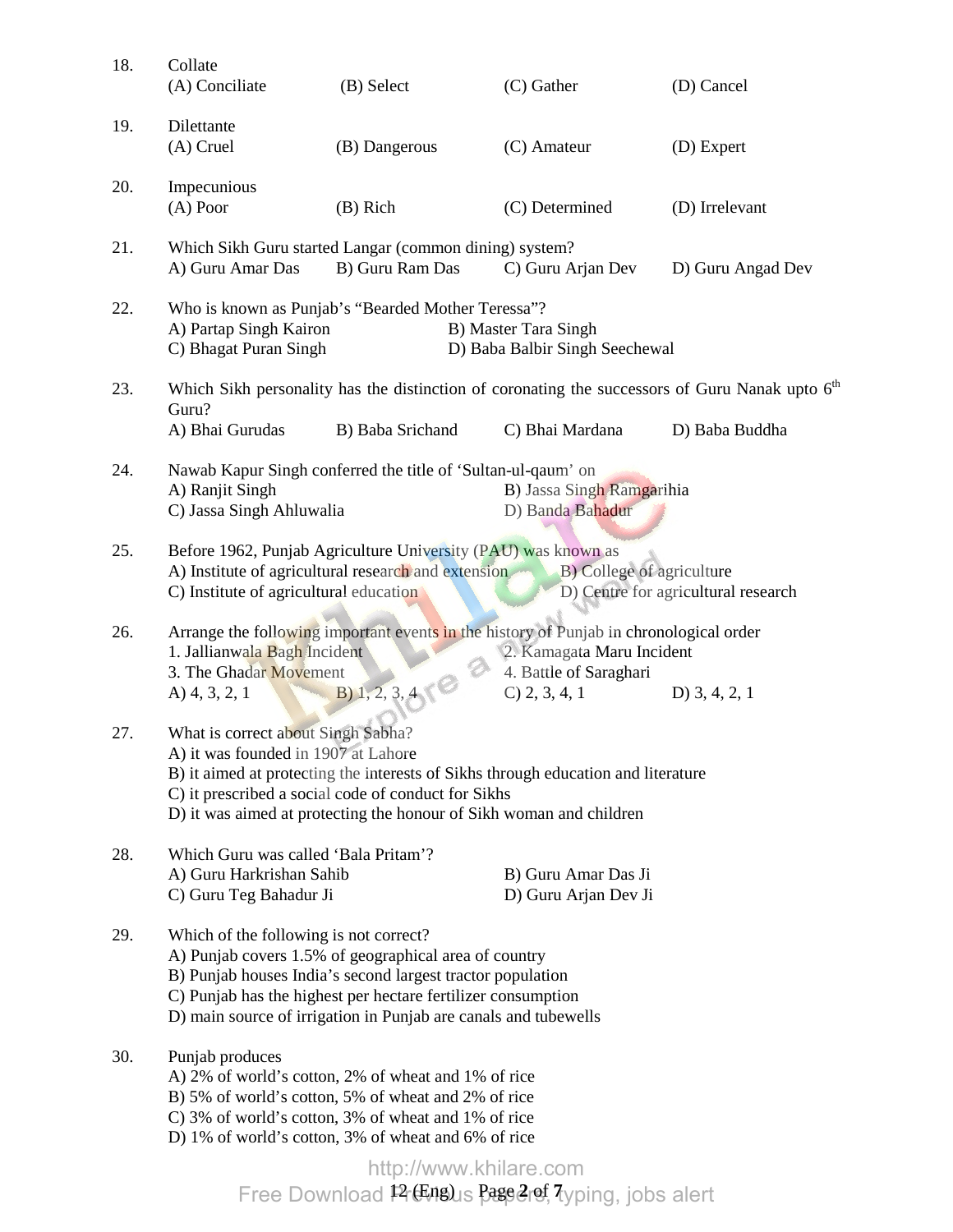| 31.                                                                                                                                                                                                                                                                                                            | consumption?                                                                                                                                                                                                                                                                               |                                                   |                                                                             | Which country is the largest consumer of coal, accounting for almost half of world's   |  |  |  |  |
|----------------------------------------------------------------------------------------------------------------------------------------------------------------------------------------------------------------------------------------------------------------------------------------------------------------|--------------------------------------------------------------------------------------------------------------------------------------------------------------------------------------------------------------------------------------------------------------------------------------------|---------------------------------------------------|-----------------------------------------------------------------------------|----------------------------------------------------------------------------------------|--|--|--|--|
|                                                                                                                                                                                                                                                                                                                | A) India                                                                                                                                                                                                                                                                                   | B) USA                                            | C) China                                                                    | D) Russia                                                                              |  |  |  |  |
| 32.                                                                                                                                                                                                                                                                                                            | Which of the following is correct with respect to Commodity Transaction Tax (CTT)?<br>A) it comes to effect from July 1, 2013<br>B) its rate is 0.01% on transaction of various non-agricultural commodities<br>C) it is on futures trading and not on spot trading<br>D) all of the above |                                                   |                                                                             |                                                                                        |  |  |  |  |
| 33.                                                                                                                                                                                                                                                                                                            | Which is world's largest desert?<br>A) Arabian Desert, Asia<br>C) The Gobi, Asia                                                                                                                                                                                                           |                                                   | B) The Sahara, Africa<br>D) Australian Desert, Australia                    |                                                                                        |  |  |  |  |
| 34.                                                                                                                                                                                                                                                                                                            | National Housing Bank is subsidiary of<br>A) RBI                                                                                                                                                                                                                                           | <b>B) NABARD</b>                                  | C) UTI                                                                      | D) LIC                                                                                 |  |  |  |  |
| 35.                                                                                                                                                                                                                                                                                                            | Project 'Sanskalp' is associated with<br>A) illiteracy                                                                                                                                                                                                                                     | B) polio                                          | C) poverty                                                                  | D) AIDS/HIV                                                                            |  |  |  |  |
| 36.                                                                                                                                                                                                                                                                                                            | A) Rowlatt Satyagraha<br>C) Champaran Satyagraha                                                                                                                                                                                                                                           | 'Mahatma' was added before Gandhiji's name during | B) Amritsar Session of INC in 1919<br>D) initial stage of Khalafat movement |                                                                                        |  |  |  |  |
| 37.                                                                                                                                                                                                                                                                                                            | 'Prosperity 2000' programme was launched with the help of<br><b>B)</b> International Finance Commission<br>A) World Bank<br>C) World Health Organization<br>D) IMF<br>WO                                                                                                                   |                                                   |                                                                             |                                                                                        |  |  |  |  |
| 38.                                                                                                                                                                                                                                                                                                            | The 'stones' formed in human kidney consist mostly of<br>A) calcium oxalate<br>B) calcium<br>C) sodium oxalate<br>D) magnesium sulphate                                                                                                                                                    |                                                   |                                                                             |                                                                                        |  |  |  |  |
| 39.                                                                                                                                                                                                                                                                                                            | The office of Lokpal and Lokayukta in India is based on which one of the following?<br>A) Parliamentary commissioner of U.K.<br>B) Ombudsman in Scandinavia<br>C) Procurator General of Russia<br>D) Council of State in France                                                            |                                                   |                                                                             |                                                                                        |  |  |  |  |
| 40.                                                                                                                                                                                                                                                                                                            | 'Epsom' is associated with<br>A) Polo                                                                                                                                                                                                                                                      | B) Water Polo                                     | C) Table Tennis                                                             | D) Horse riding                                                                        |  |  |  |  |
| 41.                                                                                                                                                                                                                                                                                                            | Complete the series<br>A) 59                                                                                                                                                                                                                                                               | 14, 19, 26, 35, 46, $\_\_$<br>B) 49               | $\overline{C}$ ) 51                                                         | D) 58                                                                                  |  |  |  |  |
| 42.                                                                                                                                                                                                                                                                                                            | code?                                                                                                                                                                                                                                                                                      |                                                   |                                                                             | In a certain language, MOTHER is written as ONHURF. How will ANSWER be written in that |  |  |  |  |
|                                                                                                                                                                                                                                                                                                                | A) NBXSSE                                                                                                                                                                                                                                                                                  | <b>B) NBWRRF</b>                                  | C) MAVSPE                                                                   | D) NBWTRF                                                                              |  |  |  |  |
|                                                                                                                                                                                                                                                                                                                | Read the following information given below and answer Q.Nos.43-44                                                                                                                                                                                                                          |                                                   |                                                                             |                                                                                        |  |  |  |  |
| Rani and Shreshtha are a married couple having two daughters, Medha and Deepti. Deepti is married to<br>Anurag who is the son of Garima and Tarun. Nidhi is the daughter of Anurag. Komal who is Anurag's<br>sister, is married to Harshit and has two sons, Aman and Prem. Prem is the grandson of Garima and |                                                                                                                                                                                                                                                                                            |                                                   |                                                                             |                                                                                        |  |  |  |  |
| Tarun.                                                                                                                                                                                                                                                                                                         |                                                                                                                                                                                                                                                                                            |                                                   |                                                                             |                                                                                        |  |  |  |  |
| 43.                                                                                                                                                                                                                                                                                                            |                                                                                                                                                                                                                                                                                            | What is the relationship between Aman and Nidhi?  |                                                                             |                                                                                        |  |  |  |  |
|                                                                                                                                                                                                                                                                                                                | A) cousins                                                                                                                                                                                                                                                                                 | B) husband-wife                                   | C) father-daughter                                                          | D) uncle-niece                                                                         |  |  |  |  |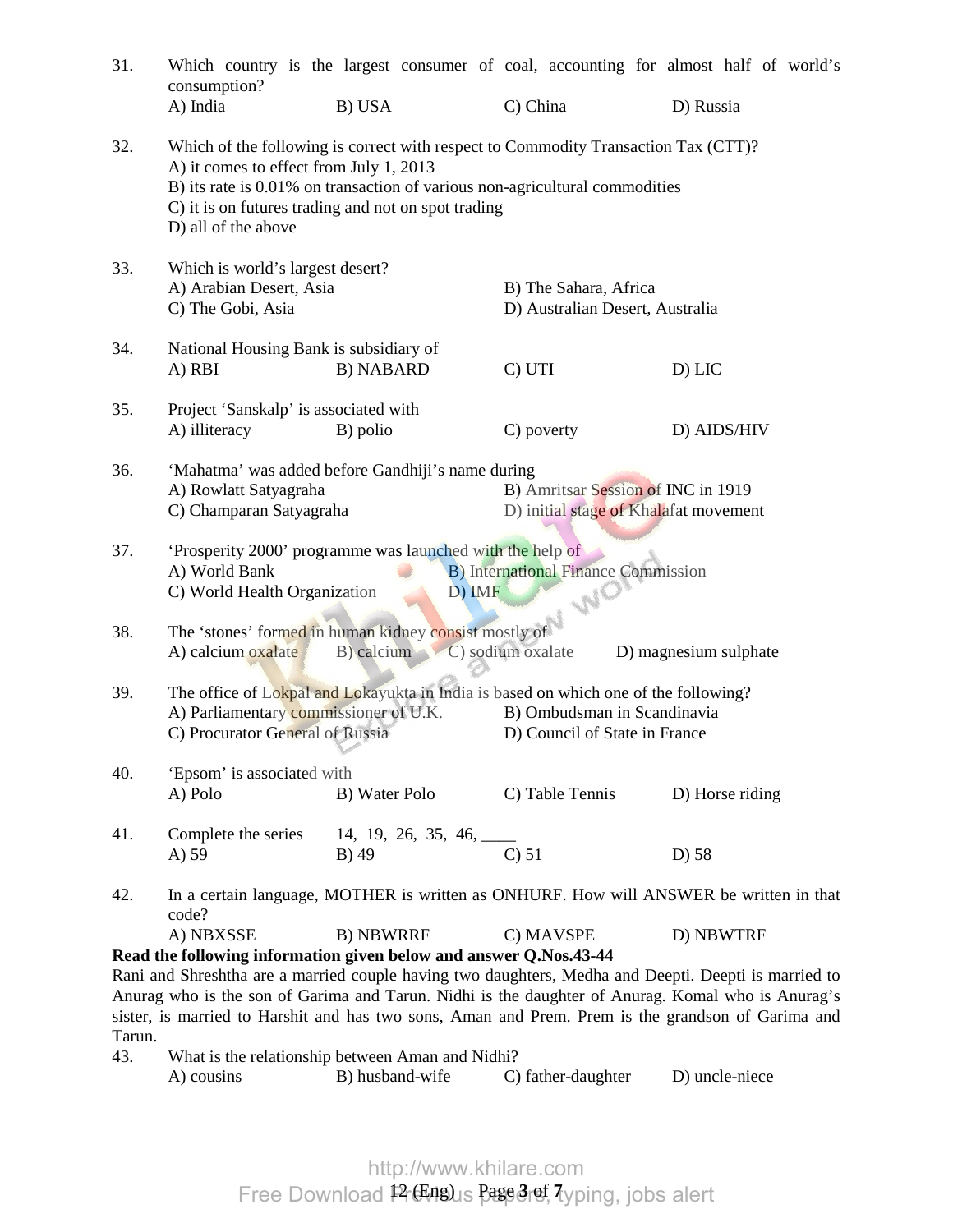| 44.                        | Which of the following is true?<br>A) Tarun is Deepti's maternal uncle<br>B) Aman is son of Medha<br>C) Garima is Harshit's mother-in-law<br>D) Nidhi is the cousin of Komal                                                                                                                                                                                                                                                                                                                         |  |  |  |  |  |  |
|----------------------------|------------------------------------------------------------------------------------------------------------------------------------------------------------------------------------------------------------------------------------------------------------------------------------------------------------------------------------------------------------------------------------------------------------------------------------------------------------------------------------------------------|--|--|--|--|--|--|
| 1)<br>2)<br>3)<br>4)<br>5) | Read the following information and answer Q.Nos.45-46<br>There are 7 books one each on Psychology, Hindi, English, Sociology, Economics, Education and<br>Accountancy, lying one above other<br>Sociology is on the top of all books<br>Accountancy is immediately below Education which is immediately below Sociology<br>Economics is immediately above Psychology but in the middle<br>Hindi is immediately below Psychology                                                                      |  |  |  |  |  |  |
| 45.                        | Economics is between which of the following books?<br>A) Accountancy and Education<br>B) Psychology and Hindi<br>C) English and Psychology<br>D) Psychology and Sociology                                                                                                                                                                                                                                                                                                                            |  |  |  |  |  |  |
| 46.                        | Which three books are between Accountancy and Hindi?<br>A) English, Economics and Psychology<br>B) Economics, Psychology and Education<br>C) Economics, Psychology and Hindi<br>D) cannot be determined                                                                                                                                                                                                                                                                                              |  |  |  |  |  |  |
| 47.                        | The needle of a damaged compass which was showing correct direction North is now showing<br>East. If Ram is going towards West as per damaged compass, then towards which direction is he<br>actually going?<br>C) North<br>D) South<br>A) West<br>B) East                                                                                                                                                                                                                                           |  |  |  |  |  |  |
| 48.                        | In the following series, how many pairs of successive number have a difference of two<br>6 4 1 2 2 8 7 4 2 1 5 3 8 6 2 1 7 1 4 1 3 2 8 6<br>A) 5<br>B) 6<br>C) 7<br>D) 8<br>B)6                                                                                                                                                                                                                                                                                                                      |  |  |  |  |  |  |
| 49.                        | If Atul finds that he is $12th$ from the right in a line of boys and $4th$ from the left. How many boys<br>should be added to the line so that there are 28 boys in the line?<br>B) 13<br>$C)$ 14<br>$D)$ 15<br>A) 12                                                                                                                                                                                                                                                                                |  |  |  |  |  |  |
| 50.                        | Replace the question mark with one of the options given below:<br>384<br>24<br>144<br>$\overline{\cdot}$<br>6<br>36<br>$\overline{2}$<br>12<br>32<br>$\mathbf{1}$<br>6<br>16                                                                                                                                                                                                                                                                                                                         |  |  |  |  |  |  |
|                            | A) 80<br>$C$ ) 91<br>D) 96<br>B) 85                                                                                                                                                                                                                                                                                                                                                                                                                                                                  |  |  |  |  |  |  |
| 51.<br>52.                 | The maximum number of students among whom 1001 pens and 910 pencils can be distributed in<br>such a way that each student gets the same number pens and the same number of pencils, is<br>B) 910<br>$C$ ) 101<br>D) 19<br>A) 91<br>Some students planned a picnic. The budget for food was $\bar{3}$ 500. But, 5 of them failed to go and<br>thus cost of food for each student increased by $\bar{\mathbf{z}}$ 5. How many students attended the picnic?<br>$C$ ) 25<br>A) 15<br>$B)$ 20<br>$D)$ 30 |  |  |  |  |  |  |

53.  $\frac{x-2y}{(x+2)^2} + \frac{y-2y}{(x+2)^2} + \frac{z-2y}{(x+2)^2} = ?$ A) -1 B) 0 C) 1 D) 2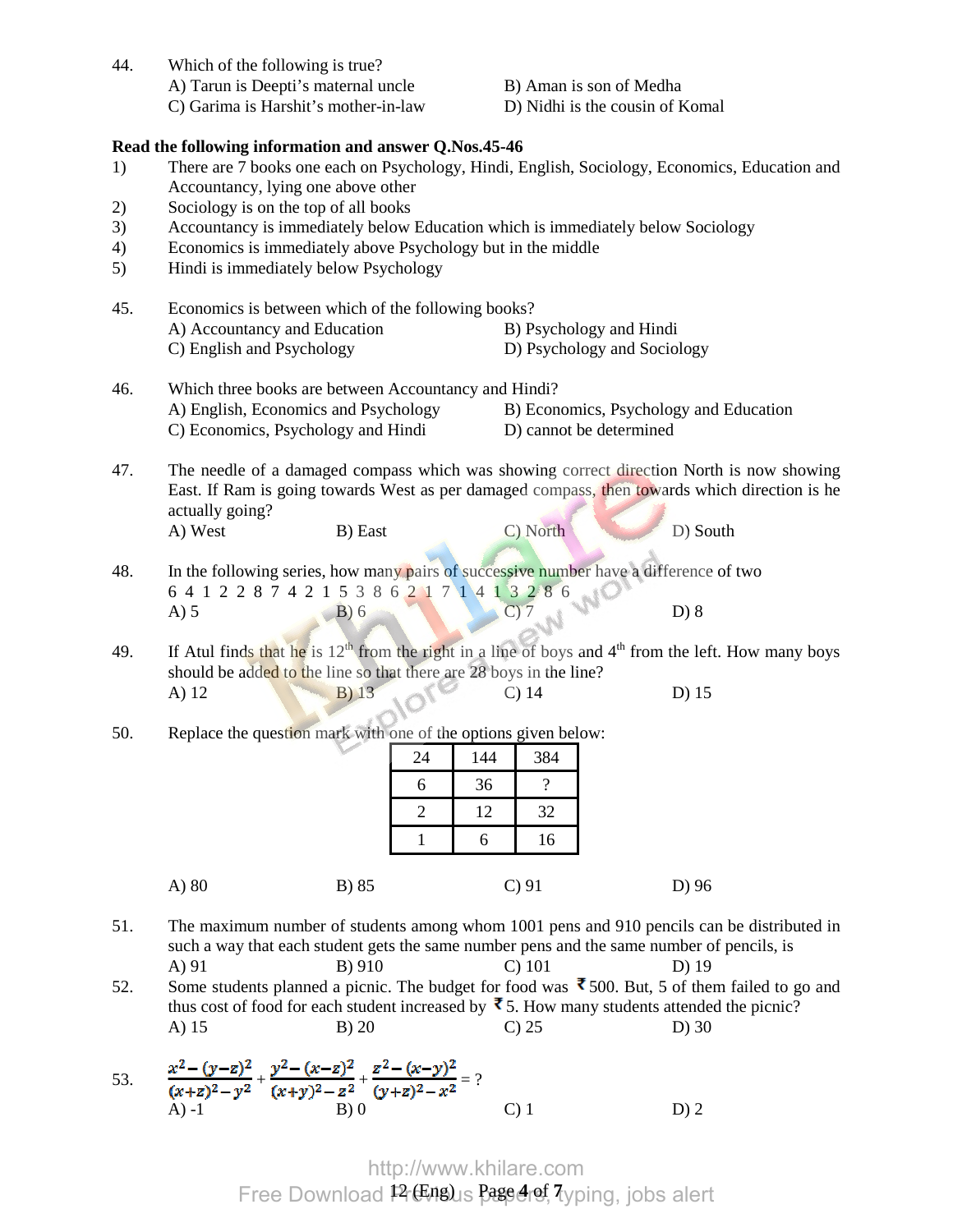| 54. | The average of 4 positive integers is 72.5. The highest integer is 117 and lowest integer is 15. The<br>difference between the remaining two integers is 12. Which is higher of these 2 remaining<br>integers?                                                                                                                                  |                                                                                               |                                                                                                                                   |                                                                                                                                      |  |  |  |
|-----|-------------------------------------------------------------------------------------------------------------------------------------------------------------------------------------------------------------------------------------------------------------------------------------------------------------------------------------------------|-----------------------------------------------------------------------------------------------|-----------------------------------------------------------------------------------------------------------------------------------|--------------------------------------------------------------------------------------------------------------------------------------|--|--|--|
|     | A) 85                                                                                                                                                                                                                                                                                                                                           | $B)$ 70                                                                                       | $C$ ) 73                                                                                                                          | D) 75                                                                                                                                |  |  |  |
| 55. | along its periphery. The area of border is                                                                                                                                                                                                                                                                                                      |                                                                                               |                                                                                                                                   | A circular garden has a circumference of 440 m. There is a 7 m wide border inside the garden                                         |  |  |  |
|     | A) 2918 m <sup>2</sup>                                                                                                                                                                                                                                                                                                                          | B) 2921 $m^2$                                                                                 | C) 2924 $m^2$                                                                                                                     | D) 2926 $m^2$                                                                                                                        |  |  |  |
| 56. | A shopkeeper sells a badminton racket whose marked price is $\bar{\phantom{1}}$ 30, at a discount of 15% and<br>gives a shuttle cock costing $\bar{\mathbf{\xi}}$ 1.50 free with each racket. Even then he makes a profit of 20%. His<br>cost price per racket is                                                                               |                                                                                               |                                                                                                                                   |                                                                                                                                      |  |  |  |
|     | A) ₹ 19.75                                                                                                                                                                                                                                                                                                                                      | B) ₹20                                                                                        | C) ₹21                                                                                                                            | D) ₹21.25                                                                                                                            |  |  |  |
| 57. |                                                                                                                                                                                                                                                                                                                                                 |                                                                                               |                                                                                                                                   | A, B, C enter into partnership and their capitals are in the proportion $\frac{1}{3} : \frac{1}{4} : \frac{1}{5}$ . A withdraws half |  |  |  |
|     | A) ₹2520                                                                                                                                                                                                                                                                                                                                        | B) ₹2800                                                                                      | his capital at the end of 4 months. Out of a total annual profit of $\bar{\mathbf{\mathcal{R}}}$ 8470, A's share is<br>C) ₹ 3150  | D) ₹4120                                                                                                                             |  |  |  |
| 58. | $A)$ 40 km/hr                                                                                                                                                                                                                                                                                                                                   | train is 10 km/hour less than the fast train, the speed of the slow train is<br>$B)$ 30 km/hr | $C$ ) 35 km/hr                                                                                                                    | A fast train takes 3 hours less than the slow train for a journey of 600 km. If the speed of the slow<br>D) $45 \text{ km/hr}$       |  |  |  |
| 59. | ₹72. The rate of interest per annum is<br>A) 6%                                                                                                                                                                                                                                                                                                 | B) 8%                                                                                         | $C)$ 10%<br>D) 12%                                                                                                                | The difference between compound and simple interest at the same rate on $\bar{\mathbf{\cdot}}$ 5000 for 2 years is                   |  |  |  |
| 60. | A leak in the bottom of a tank can empty the full tank in 6 hours. An inlet pipe fills water at the<br>rate of 4 litre per minute. When the tank is full, the inlet is opened and due to leak, the tank in<br>emptied in 8 hours. The capacity of the tank is<br>C) 5846 litres<br><b>B</b> ) 5760 litres<br>A) 5260 litres<br>D) $6970$ litres |                                                                                               |                                                                                                                                   |                                                                                                                                      |  |  |  |
|     |                                                                                                                                                                                                                                                                                                                                                 |                                                                                               |                                                                                                                                   |                                                                                                                                      |  |  |  |
| 61  | PowerPoint, you should include it on the:                                                                                                                                                                                                                                                                                                       |                                                                                               |                                                                                                                                   | If you want a logo to appear on every slide at a fix location in a presentation prepared using MS-                                   |  |  |  |
|     | A) slide template.                                                                                                                                                                                                                                                                                                                              | B) slide master                                                                               | C) slide document.                                                                                                                | D) slide file.                                                                                                                       |  |  |  |
| 62  | Suppose cell A1:A4 contain the following property values for four homes: Rs. 100000, Rs.<br>200000, Rs. 300000, Rs. 400000 respectively. Cell B1:B4 contain the following sales<br>commissions on each of the corresponding property values: Rs. 7000, Rs. 14000, Rs. 21000, Rs.<br>28000. Then value of SUMIF(A1:A4,">160000",B1:B4) equals    |                                                                                               |                                                                                                                                   |                                                                                                                                      |  |  |  |
|     | A) 63000                                                                                                                                                                                                                                                                                                                                        | B) 900000                                                                                     | C) 1000000                                                                                                                        | D) None of these                                                                                                                     |  |  |  |
| 63  | In MS-Word, Crtl+J key combination is used for<br>A) Align Text to both left and right margins by adding spaces between words<br>B) Align Text to left margin by adding spaces between words<br>C) Align Text to right margin by adding spaces between words<br>D) Non of the Above                                                             |                                                                                               |                                                                                                                                   |                                                                                                                                      |  |  |  |
| 64  | A) Bold                                                                                                                                                                                                                                                                                                                                         | Which of the following is not a font style in MS-Word?<br>B) Italics                          | C) Regular                                                                                                                        | D) Superscript                                                                                                                       |  |  |  |
| 65  | Portrait and Landscape in MS-Office are<br>A) Page Layout                                                                                                                                                                                                                                                                                       | B) Paper Size                                                                                 | C) Page Orientation                                                                                                               | D) All of above                                                                                                                      |  |  |  |
| 66. | $(A)$ increase                                                                                                                                                                                                                                                                                                                                  | (B) decrease                                                                                  | If the intake air temperature of I.C. engine increases, its efficiency will<br>decrease (C) remain same<br>http://www.khilare.com | (D)<br>unpredictable                                                                                                                 |  |  |  |
|     | Free Download Pretagus Page 5ref, Typing, jobs alert                                                                                                                                                                                                                                                                                            |                                                                                               |                                                                                                                                   |                                                                                                                                      |  |  |  |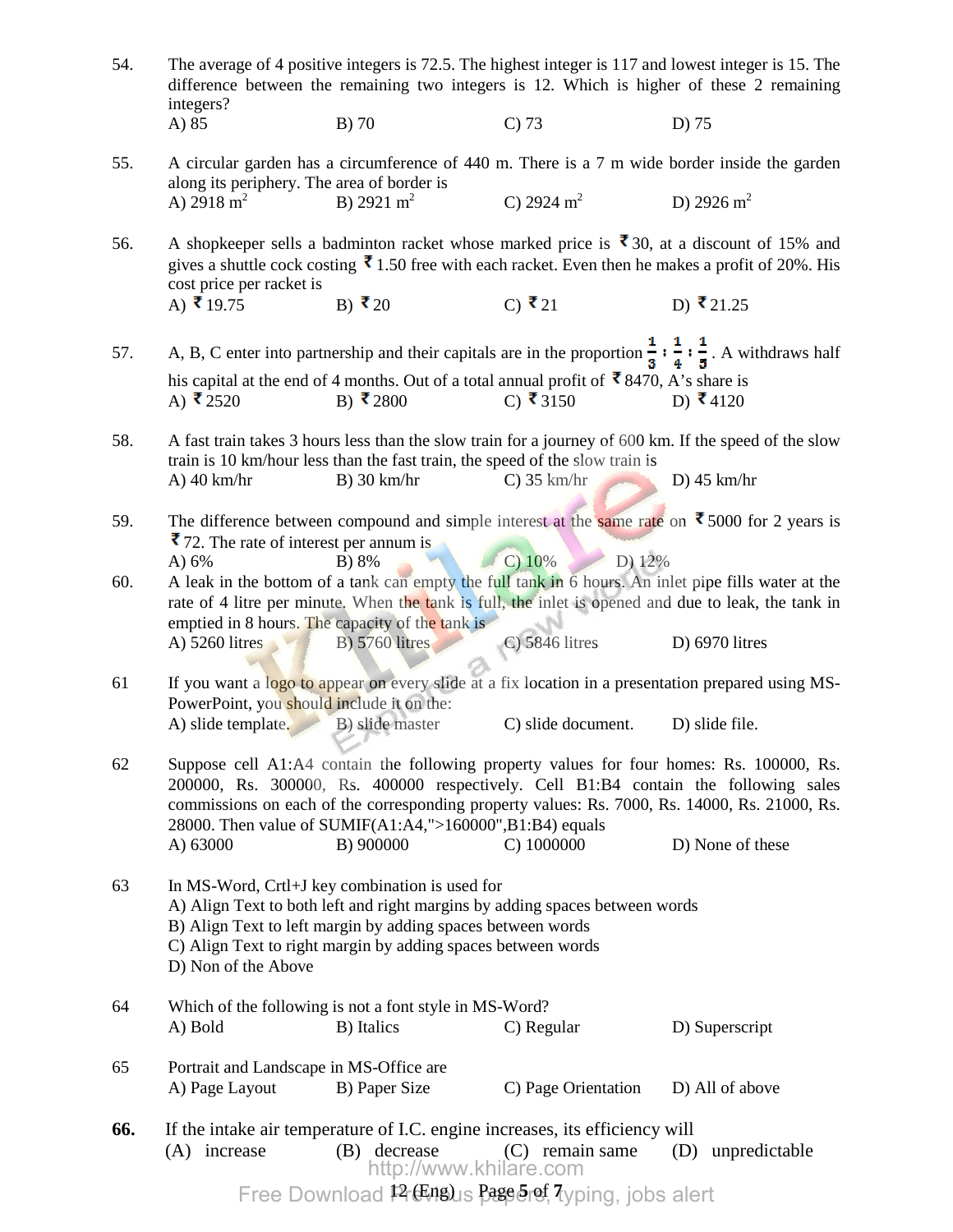| 67.        | The inlet value of a four stroke cycle I.C engine remains open for nearly<br>$(C) 235^{\circ}$<br>$(A) 180^{\circ}$<br>(B) $125^{\circ}$<br>(D) $200^{\circ}$                                                                                                                                                                                                                                                                    |
|------------|----------------------------------------------------------------------------------------------------------------------------------------------------------------------------------------------------------------------------------------------------------------------------------------------------------------------------------------------------------------------------------------------------------------------------------|
| 68.        | Which of the following medium is compressed in a diesel engine cylinder<br>$(A)$ air alone<br>(B) air and fuel<br>(C) air and lubricating oil<br>(D) fuel alone                                                                                                                                                                                                                                                                  |
| 69.        | The type of air cycle used in diesel engine is called<br>(B) Carnot cycle<br>(A) Otto cycle<br>(C) Diesel cycle<br>(D) Rankine cycle                                                                                                                                                                                                                                                                                             |
| 70.        | Thickness of sheet is measured with<br>(A) standard wire gauge<br>(B) feeter gauge<br>(C) screw gauge (D) depth gauge                                                                                                                                                                                                                                                                                                            |
| 71.        | A mortise gauge is a<br>(A) striking tool<br>(B) planing tool<br>(C) boring tool<br>(D) marking tool                                                                                                                                                                                                                                                                                                                             |
| 72.        | Four jaw chucks are specified by<br>$(A)$ width<br>(B) length<br>$(C)$ diameter<br>(D) none of the above                                                                                                                                                                                                                                                                                                                         |
| 73.        | Minimum voltage of direct current for establishing an arc in welding is<br>$(A)$ 400 volts<br>$(B)$ 14 volts<br>$(C)$ 40 volts<br>$(D)$ 4 volts                                                                                                                                                                                                                                                                                  |
| 74.        | Slitting is performed on<br>(A) Coil Stock<br>(B) Thin Material<br>(C) Hard Material<br>(D) None of above                                                                                                                                                                                                                                                                                                                        |
| 75.        | Surface roughness on a drawing is represented by<br>(D) rectangles<br>(A) circles<br>(B) triangles<br>(C) squares                                                                                                                                                                                                                                                                                                                |
| 76.        | One reason why an alternator produces a higher output than a dynamo is because the alternator<br>(B) generates direct current<br>(A) has a accumulator<br>(C) is driven faster<br>(D) always uses a 'negative earth'                                                                                                                                                                                                             |
| 77.        | The main source of electric energy in an automobile is<br>(A) spark plug $(B)$ H.T. coil<br>$(C)$ dynamo<br>(D) battery                                                                                                                                                                                                                                                                                                          |
| 78.        | Time dependent permanent deformation is called<br>(A) Plastic deformation<br>(B) Elastic deformation<br>(D) An-elastic deformation<br>$(C)$ Creep                                                                                                                                                                                                                                                                                |
| 79.        | Shape of true stress-strain curve for a material depends on<br>(B) Strain rate (C) Temperature<br>(D) All of above<br>(A) Strain                                                                                                                                                                                                                                                                                                 |
| 80.        | The method of joining metal surface by introducing a non ferrous alloy with melting point above<br>$4000C$ is known as<br>(A) Soldering<br>(B) Brazing<br>(C) Welding<br>(D) none of the above                                                                                                                                                                                                                                   |
| 81.        | Annealing improves<br>(A)Grain size<br>(B)Mechanical properties<br>(C) Electrical properties<br>(D) All of above                                                                                                                                                                                                                                                                                                                 |
| 82.        | In over hanging beam, with equal over-hangs on each side of the supports, the shearing force<br>between the supports will be zero if<br>(A) Load is put at its centre<br>(B) Load is put at the supports<br>(C) Equal Load is put at the centre and each at the free end<br>(D) Equal loads are put each at the free ends                                                                                                        |
| 83.<br>84. | In a slider crank chain, the number of possible inversions are<br>(A) Three<br>$(C)$ Five<br>$(B)$ Four<br>$(D)$ six<br>The function of the governor is<br>(A) to maintain constant average speed of the prime mover<br>(B) to minimize the cyclic fluctuations<br>(C) to control the flow of lubricating oil<br>(D) to minimize the friction $losses$ .//www.khilare.com<br>Free Download PreEngus Page one, Typing, jobs alert |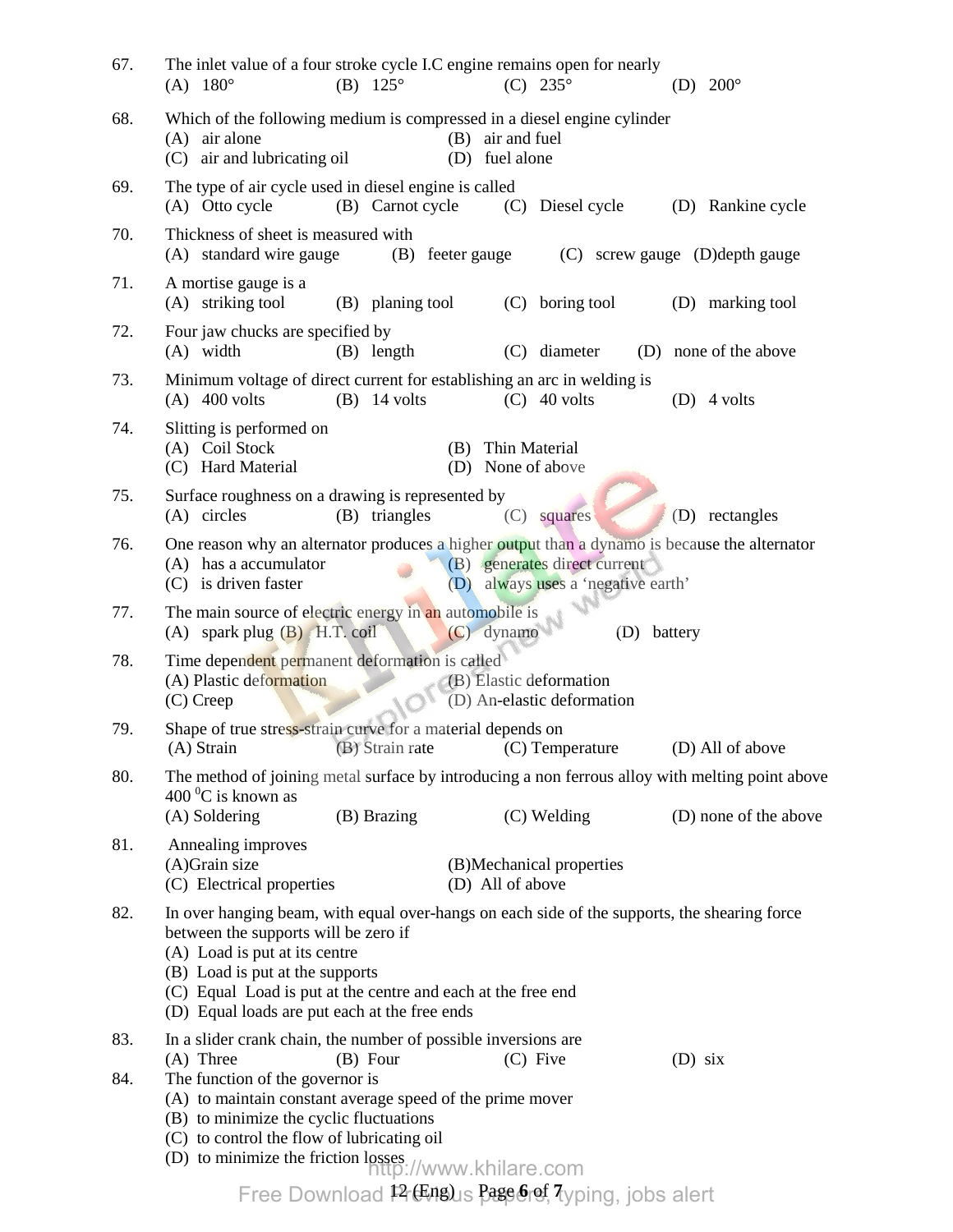| 85.  | As the shear angle increases, the plastic deformation of chip<br>(A) Increases<br>(B) Decrease<br>(C) Remains same<br>D) None of the above                                                                                                                     |  |  |  |  |  |  |
|------|----------------------------------------------------------------------------------------------------------------------------------------------------------------------------------------------------------------------------------------------------------------|--|--|--|--|--|--|
| 86.  | Process layout is used<br>(A) Where expensive machinery is involved<br>(B) Where operation require hand tools<br>(C) Where product is manufactured in large quantity<br>(D) None of the above                                                                  |  |  |  |  |  |  |
| 87.  | Economic order quantity is the quantity<br>(A) Most economical to order<br>(B) Most economical to stock<br>(C) That enable availing maximum discount<br>(D) None of the above                                                                                  |  |  |  |  |  |  |
| 88.  | The formula used to find out the target quantity to have desired profit is<br>(A) Fixed cost - target profit<br>$(B)$ Fixed cost + target profit<br>(C) (Fixed cost + target profit)/Contribution per unit<br>(D) (Fixed cost + variable cost)/ target profit  |  |  |  |  |  |  |
| 89.  | Quick return mechanism is used in<br>(A) milling machine<br>broaching machine<br>(B)<br>shaper machine<br>none of the above<br>(C)<br>(D)                                                                                                                      |  |  |  |  |  |  |
| 90.  | You have to machine a flat surface on a work piece of two meters length. Which machine will<br>you choose for this<br>(A) Planning<br>(B) Slotting<br>(C) Milling<br>Shaping<br>(D)                                                                            |  |  |  |  |  |  |
| 91.  | CNC machine are not manually controlled by<br>(D) A plug board system<br>$(A)$ A programme $(B)$ An operating system<br>$(C)A$ cam                                                                                                                             |  |  |  |  |  |  |
| 92.  | Which one is an impulse turbine<br>(C) Pelton wheel<br>(A) Kaplan turbine<br>(B) Francis turbine<br>(D) Fourneyron                                                                                                                                             |  |  |  |  |  |  |
| 93.  | $(C) E \alpha T^3$<br>The Stefan Boltzman law states that<br>(D) $E \alpha T^4$<br>$(B)$ E $\alpha$ T <sup>2</sup><br>$(A) E \alpha T$                                                                                                                         |  |  |  |  |  |  |
| 94.  | If the body is at thermal equilibrium, then the<br>(A) Emissivity = absorptivity<br>$(B)$ Emissivity > absorptivity<br>$(C)$ Emissivity $\leq$ absorptivity<br>(D) None of the above                                                                           |  |  |  |  |  |  |
| 95.  | The dry bulb temperature lines of psychometric chart are<br>(A) Vertical<br>(B) Horizontal<br>(D) Curved<br>(C) Inclined                                                                                                                                       |  |  |  |  |  |  |
| 96.  | The North West Corner rule<br>(A) is used to find an initial feasible solution<br>(B) is used to find an optimal solution<br>(C) is based on the concept of minimizing opportunity cost<br>(D) none of the above                                               |  |  |  |  |  |  |
| 97.  | Fresh water carrying pipelines in chemical industries are coloured with<br>color.<br>$(A)$ red<br>(B) brown<br>$(C)$ yellow<br>(D) sea green                                                                                                                   |  |  |  |  |  |  |
| 98.  | Holes of a sieve tray are arranged in triangular pitch of _________ times the hole diameter<br>$(C)$ 5 to 10<br>(B) $2.5 \text{ to } 5$<br>(A) $1.5 \text{ to } 2$<br>(D) 10 to 15                                                                             |  |  |  |  |  |  |
| 99.  | In case of a shell and tube heat exchanger, the minimum shell thickness for carbon steel<br>(inclusive of corrosion allowance) depends on shell diameter and is in the range of<br>$(B)$ 5-11mm<br>$(A)$ 3-5mm<br>$(C)$ 8-15mm<br>$(D)$ 12-18mm                |  |  |  |  |  |  |
| 100. | In a shell and tube heat exchanger, the 'tube pitch' is defined as the<br>(A) O.D. of the tube for square pitch<br>(B) shortest distance between two adjacent tube holes<br>(C) shortest centre to centre distance between adjacent tubes<br>(D) none of these |  |  |  |  |  |  |

## $12$  (Eng)  $\subseteq$  Page  $\neq$  of 7 http://www.khilare.com Free Download ¤t#paus page*d*ref, typing, jobs alert